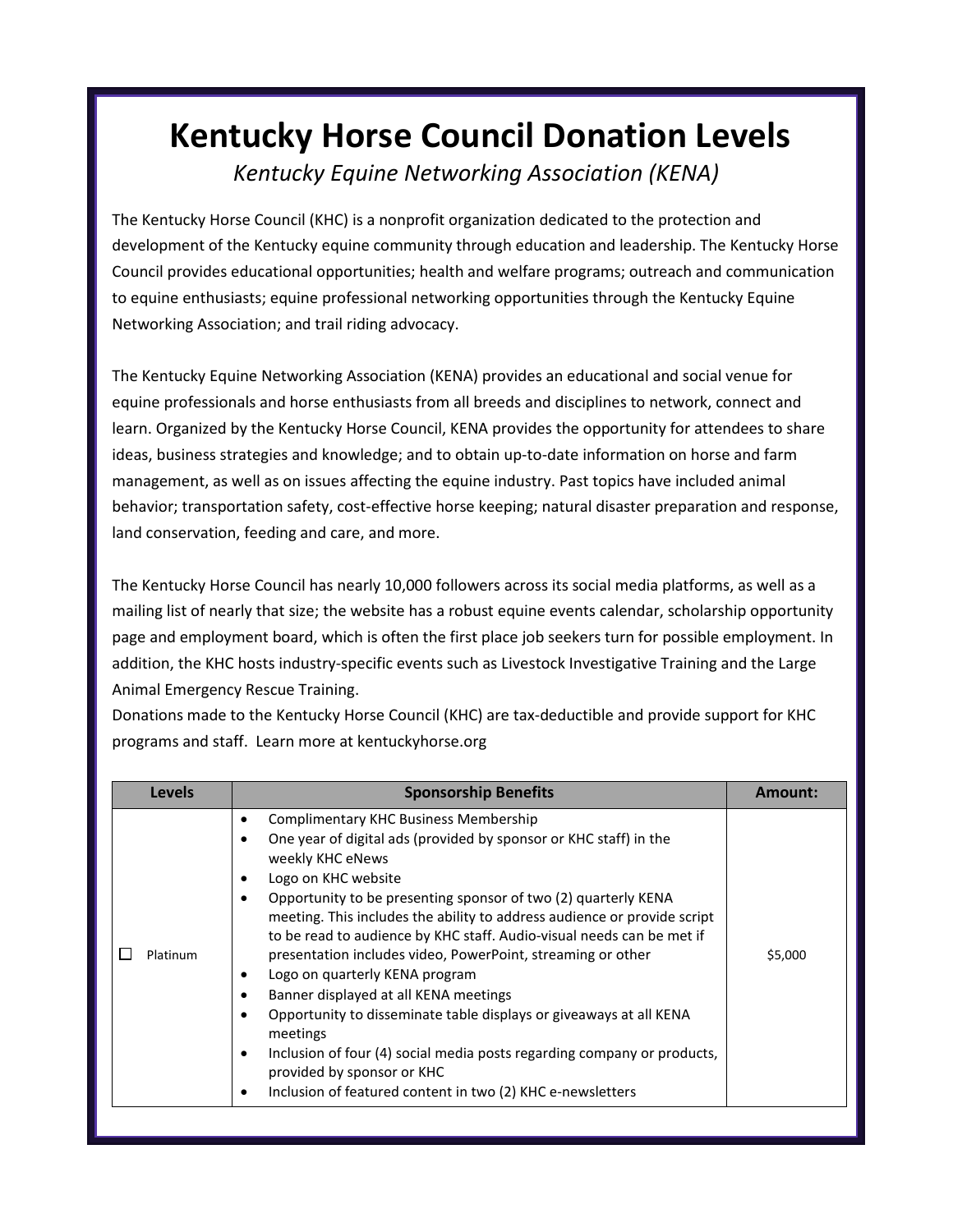| Gold<br>ΙI    | Complimentary KHC Business Membership<br>Six (6) months of digital ads (provided by sponsor or KHC staff) in the<br>$\bullet$<br>weekly KHC eNews<br>Logo on KHC website<br>$\bullet$<br>Presenting sponsor of one (1) quarterly KENA meeting: This includes<br>the ability to address audience or provide script to be read to audience<br>by KHC staff.<br>Opportunity to disseminate table displays or giveaways at two (2)<br>$\bullet$<br><b>KENA</b> meetings<br>Logo on quarterly KENA program<br>$\bullet$<br>Banner displayed at all KENA meetings<br>$\bullet$<br>Inclusion of two (2) social media posts regarding company or products,<br>$\bullet$<br>provided by sponsor or KHC<br>One (1) sponsor spotlight in weekly e-news<br>$\bullet$<br>Inclusion of featured content in two (2) KHC e-newsletters and<br>$\bullet$<br>corresponding social media posts | \$2,500 |
|---------------|-----------------------------------------------------------------------------------------------------------------------------------------------------------------------------------------------------------------------------------------------------------------------------------------------------------------------------------------------------------------------------------------------------------------------------------------------------------------------------------------------------------------------------------------------------------------------------------------------------------------------------------------------------------------------------------------------------------------------------------------------------------------------------------------------------------------------------------------------------------------------------|---------|
| Silver        | Complimentary KHC business membership<br>$\bullet$<br>Three (3) months of digital ads (provided by sponsor or KHC staff) in<br>$\bullet$<br>the KHC weekly eNews<br>Logo on KHC website<br>$\bullet$<br>Listed in quarterly KENA programs<br>$\bullet$<br>Sponsor-provided banner displayed at all KENA meetings<br>$\bullet$<br>Ability to place table displays or giveaways at one (1) KENA meeting<br>Inclusion of one (1) social media post regarding company or products,<br>$\bullet$<br>provided by sponsor or KHC<br>One (1) sponsor spotlight in weekly e-news<br>$\bullet$<br>Inclusion of featured content in one (1) KHC e-newsletter and<br>$\bullet$<br>corresponding social media post                                                                                                                                                                       | \$1,000 |
| <b>Bronze</b> | Logo on KHC website<br>$\bullet$<br>Listed in quarterly KENA program<br>$\bullet$<br>Display banner (provided by sponsor) at one (1) KENA meeting<br>$\bullet$                                                                                                                                                                                                                                                                                                                                                                                                                                                                                                                                                                                                                                                                                                              | \$500   |
| $\Box$ Custom | Benefits negotiated (no set price point)<br>$\bullet$                                                                                                                                                                                                                                                                                                                                                                                                                                                                                                                                                                                                                                                                                                                                                                                                                       | \$      |

*If your sponsorship includes logo use, please email your print-quality graphic t[o sarah@kentuckyhorse.org](mailto:sarah@kentuckyhorse.org)*

The Kentucky Horse Council is a 501(c)3 nonprofit organization dedicated, through education and leadership, to the protection and development of the Kentucky equine community. KENA is one way the Kentucky Horse Council provides education to horse owners in the Commonwealth. The non-breed, non-discipline specific charity also:

- Provides funding for welfare initiatives to keep Kentucky horses safe
- Offers large animal emergency rescue training for rescue personnel
- Supports horse owners in need of temporary financial reprieve of horse-care costs
- Awards scholarships to deserving students with an equine-industry focus in college or trade school
- Develops strategic partnerships to address equine issues in Kentucky

To complete your KENA sponsorship, please complete this form and send it with payment to: